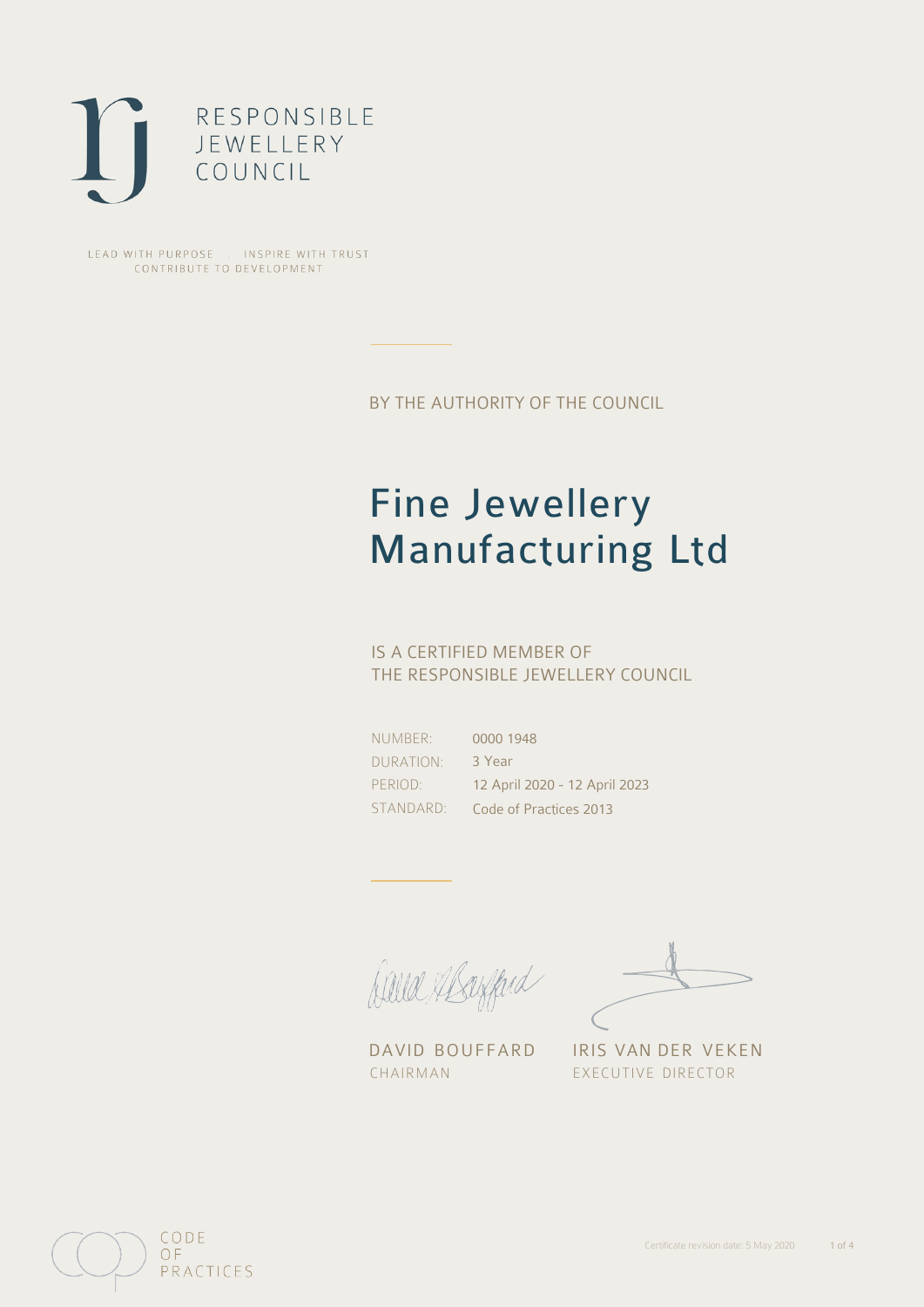

# **CERTIFICATION OVERVIEW**

| <b>MEMBERSHIP</b><br><b>FORUM</b>      | Jewellery and Watch Manufacturer and/or Wholesaler                                                                                                                                                                                                                                                                                                                                                |  |  |
|----------------------------------------|---------------------------------------------------------------------------------------------------------------------------------------------------------------------------------------------------------------------------------------------------------------------------------------------------------------------------------------------------------------------------------------------------|--|--|
| <b>AUDIT</b><br><b>DATE</b>            | 06 August 2021                                                                                                                                                                                                                                                                                                                                                                                    |  |  |
| <b>AUDIT</b><br><b>TYPE</b>            | Provenance claim bolt-on                                                                                                                                                                                                                                                                                                                                                                          |  |  |
| APPLICABLE<br><b>STANDARD</b>          | Code of Practices 2013                                                                                                                                                                                                                                                                                                                                                                            |  |  |
| <b>ACCREDITED</b><br><b>AUDIT FIRM</b> | <b>Bureau Veritas Italia</b>                                                                                                                                                                                                                                                                                                                                                                      |  |  |
| APPLICABLE<br><b>PROVISIONS</b>        | 1. General requirements: 1-4, except 3.2<br>2. Responsible supply chains and human rights: 5-12, except<br>6.2, 7.1, 9.3, 11.3-4<br>3. Labour rights and working conditions: 13-20, except 17.3,<br>19.3<br>4. Health, Safety and Environment: 21-25, except 21.10<br>Diamonds, gold and platinum group metal products: 26-28,<br>5.<br>except 28<br>6. Responsible mining sector: Not Applicable |  |  |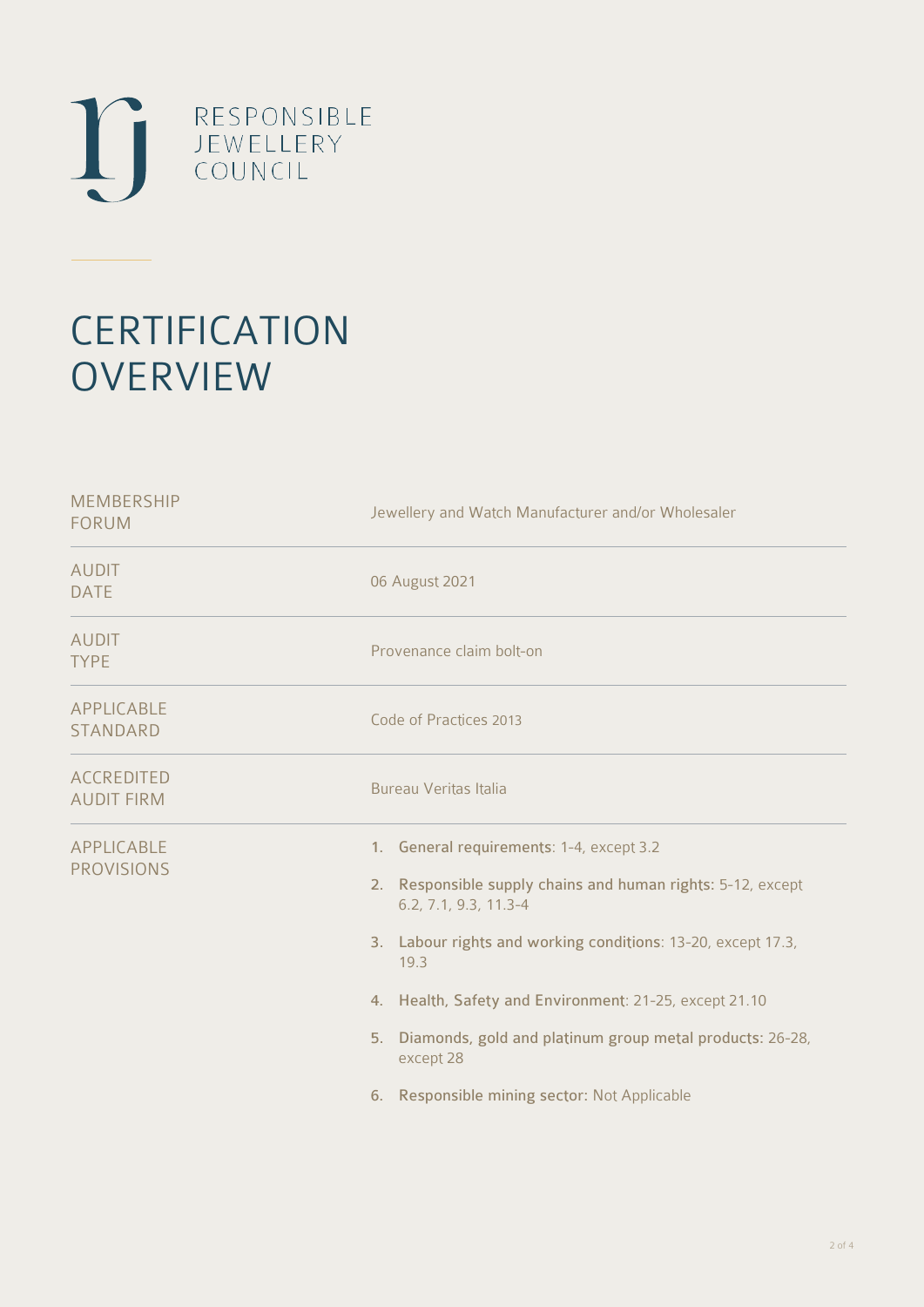| PROVENANCE<br><b>CLAIMS</b>                | Recycled Gold Jewellery Supplied by Fine Jewellery Manufacturing<br>Limited is made with 100% recycled gold sourced directly from<br>suppliers with RJC CoC Certification for the respective recycled metals.<br>Recycled Platinum Jewellery Supplied by Fine Jewellery Manufacturing<br>Limited is made with 100% recycled platinum, sourced directly from<br>suppliers with RJC CoC Certification for the respective recycled metals.<br>*Upcycled Diamond Jewellery supplied by Fine Jewellery Mfg. Ltd. Is<br>made with 100% upcycled (recycled) diamonds. The use of this<br>diamonds in the Jewellery has not resulted into new mining. (Added to<br>scope on 15 January 2021) |                                                                                                                                                                                                                                                                                                         |  |
|--------------------------------------------|--------------------------------------------------------------------------------------------------------------------------------------------------------------------------------------------------------------------------------------------------------------------------------------------------------------------------------------------------------------------------------------------------------------------------------------------------------------------------------------------------------------------------------------------------------------------------------------------------------------------------------------------------------------------------------------|---------------------------------------------------------------------------------------------------------------------------------------------------------------------------------------------------------------------------------------------------------------------------------------------------------|--|
| <b>AUDITOR STATEMENT OF</b><br>CONFORMANCE |                                                                                                                                                                                                                                                                                                                                                                                                                                                                                                                                                                                                                                                                                      | Based on the scope and findings of the certification audit, the member<br>has demonstrated a conformance level consistent with a:<br>3 Year Certification                                                                                                                                               |  |
| <b>NEXT AUDIT TYPE</b>                     |                                                                                                                                                                                                                                                                                                                                                                                                                                                                                                                                                                                                                                                                                      | MID-TERM REVIEW (within 12-24 months):                                                                                                                                                                                                                                                                  |  |
|                                            |                                                                                                                                                                                                                                                                                                                                                                                                                                                                                                                                                                                                                                                                                      | A. Mid-term review NOT required due to:                                                                                                                                                                                                                                                                 |  |
|                                            |                                                                                                                                                                                                                                                                                                                                                                                                                                                                                                                                                                                                                                                                                      | No anticipated changes to the certification scope during the<br>certification period                                                                                                                                                                                                                    |  |
|                                            |                                                                                                                                                                                                                                                                                                                                                                                                                                                                                                                                                                                                                                                                                      | <25 full time equivalent personnel                                                                                                                                                                                                                                                                      |  |
|                                            |                                                                                                                                                                                                                                                                                                                                                                                                                                                                                                                                                                                                                                                                                      | Low risk of non-conformances due to management controls                                                                                                                                                                                                                                                 |  |
|                                            |                                                                                                                                                                                                                                                                                                                                                                                                                                                                                                                                                                                                                                                                                      | Existence of parallel audits for schemes recognised by RJC                                                                                                                                                                                                                                              |  |
|                                            |                                                                                                                                                                                                                                                                                                                                                                                                                                                                                                                                                                                                                                                                                      | Existence of rigorous internal audit programs                                                                                                                                                                                                                                                           |  |
|                                            |                                                                                                                                                                                                                                                                                                                                                                                                                                                                                                                                                                                                                                                                                      | Strong internal controls ensuring effective review and closure<br>of corrective actions for non-conformances                                                                                                                                                                                            |  |
|                                            |                                                                                                                                                                                                                                                                                                                                                                                                                                                                                                                                                                                                                                                                                      |                                                                                                                                                                                                                                                                                                         |  |
|                                            |                                                                                                                                                                                                                                                                                                                                                                                                                                                                                                                                                                                                                                                                                      | $(\mathord{\swarrow})$ $\;$ B. Mid-term review (desktop only) required due to:                                                                                                                                                                                                                          |  |
|                                            |                                                                                                                                                                                                                                                                                                                                                                                                                                                                                                                                                                                                                                                                                      | No impact on conformance levels from any changes to the<br>certification scope                                                                                                                                                                                                                          |  |
|                                            |                                                                                                                                                                                                                                                                                                                                                                                                                                                                                                                                                                                                                                                                                      | 2 or less minor non-conformances with critical provisions or 4<br>or less minor non-conformances in general identified by the<br>audit (not covered by parallel audits for schemes identified as<br>equivalent to RJC's) for an individual member in the mining<br>sector or a non-mining sector member |  |
|                                            |                                                                                                                                                                                                                                                                                                                                                                                                                                                                                                                                                                                                                                                                                      | Possibility of remote verification of actions                                                                                                                                                                                                                                                           |  |
|                                            |                                                                                                                                                                                                                                                                                                                                                                                                                                                                                                                                                                                                                                                                                      | No risk to critical provisions                                                                                                                                                                                                                                                                          |  |
|                                            |                                                                                                                                                                                                                                                                                                                                                                                                                                                                                                                                                                                                                                                                                      |                                                                                                                                                                                                                                                                                                         |  |